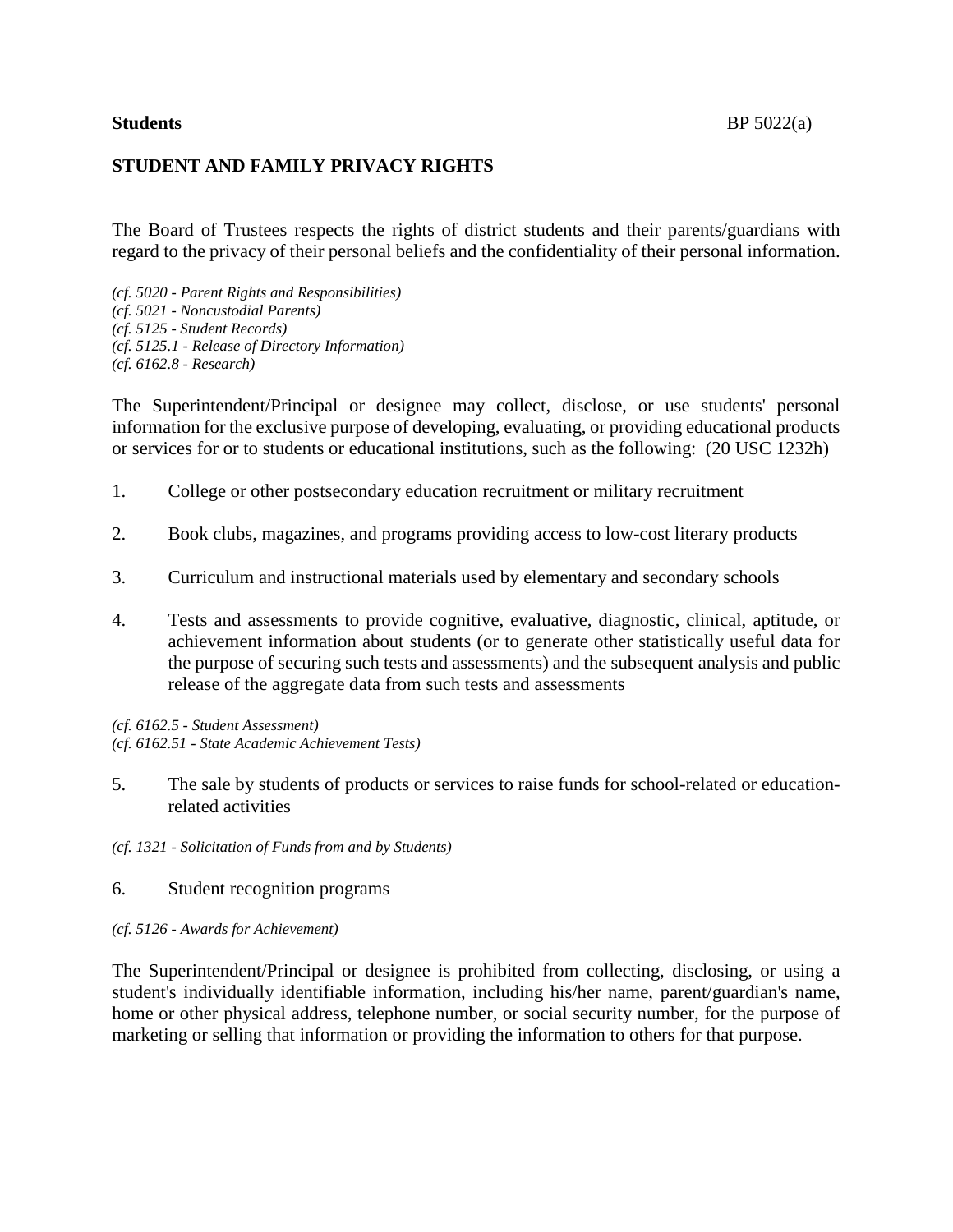#### **STUDENT AND FAMILY PRIVACY RIGHTS** (continued)

The Superintendent/Principal or designee shall notify parents/guardians of the adoption or continued use of the district's policy pertaining to the rights specified in items #1-4 above. (20 USC 1232h)

*(cf. 5145.6 - Parental Notifications)*

*Legal Reference:*

*EDUCATION CODE 234.7 Student protections relating to immigration and citizenship status 49076.7 Privacy of student records; social security numbers 49450-49458 Physical examinations 49602 Confidentiality of personal information received during counseling 51101 Parents Rights Act of 2002 51513 Test, questionnaire, survey, or examination concerning personal beliefs 51514 Nonremoval of survey questions pertaining to sexual orientation or gender identity 51938 Sexual Health and HIV/AIDS Prevention Education Act; notice and parental excuse UNITED STATES CODE, TITLE 20 1232g Family Educational Rights and Privacy Act 1232h Protection of pupil rights*

*Management Resources:*

*WEB SITES CSBA: http://www.csba.org California Department of Education: http://www.cde.ca.gov U.S. Department of Education, Family Policy Compliance Office: http://www.ed.gov/offices/OM/fpco*

Policy **CUDDEBACK UNION ELEMENTARY SCHOOL DISTRICT** adopted: December 11, 2019 Carlotta, California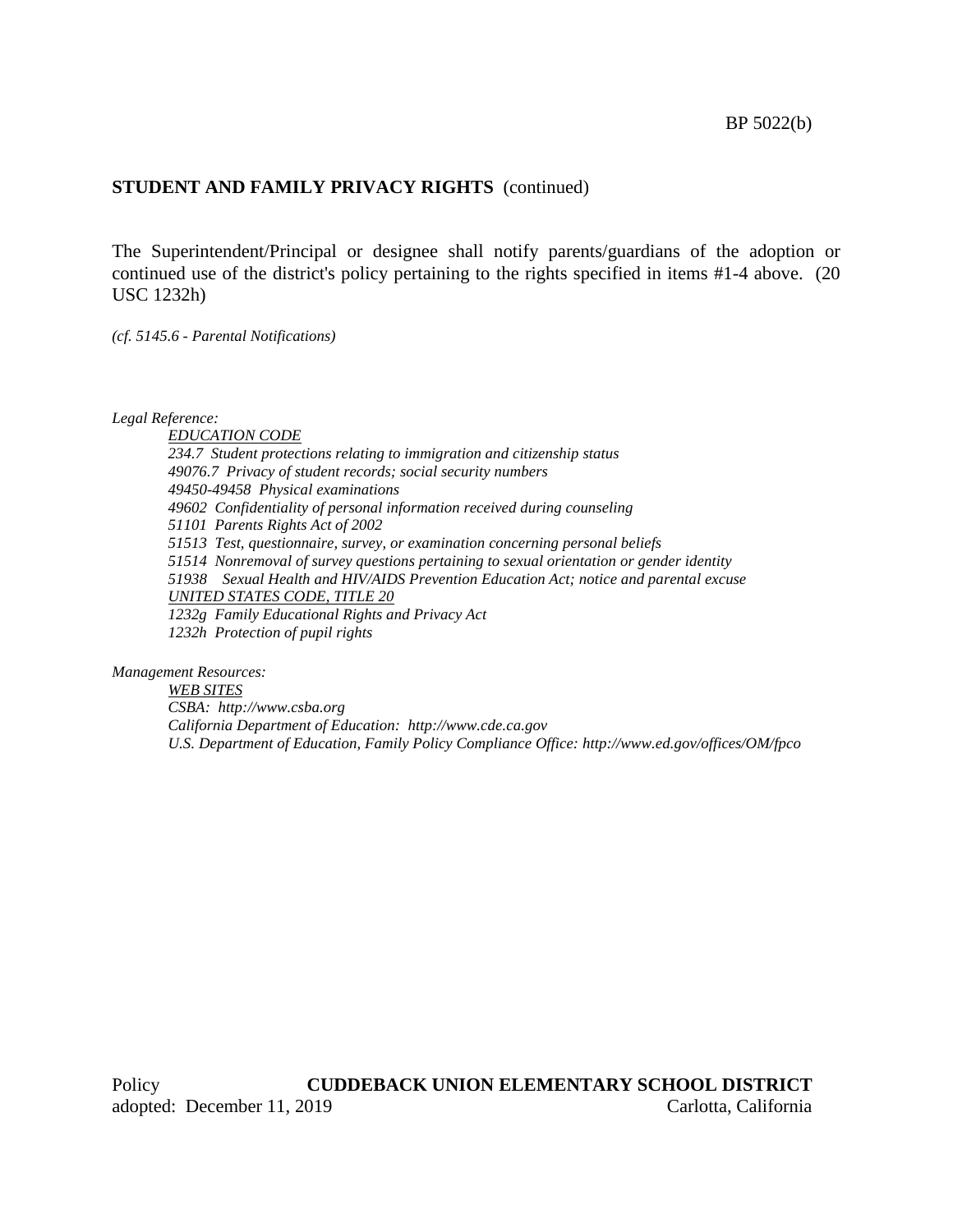# **STUDENT AND FAMILY PRIVACY RIGHTS**

## **Surveys Requesting Information about Beliefs and Practices**

A student's parent/guardian, or a student who is an adult or emancipated minor, shall provide prior written consent before the student is required to participate in a survey inquiring about one or more of the following: (Education Code 51513; 20 USC 1232h)

- 1. Political affiliations or beliefs of the student or his/her parent/guardian
- 2. Mental or psychological problems of the student or his/her family
- 3. Sexual behavior or attitudes or personal beliefs and practices in family life or morality
- 4. Illegal, anti-social, self-incriminating, or demeaning behavior
- 5. Critical appraisals of other individuals with whom the student has close family relationships
- 6. Legally recognized privileged or analogous relationships, such as those of lawyers, physicians, or ministers
- 7. Religious practices, affiliations, or beliefs of the student or his/her parent/guardian
- 8. Income, except to the extent that income is required to be disclosed by law for participation in a program or for receiving financial assistance under such a program

*(cf. 3553 - Free and Reduced Price Meals) (cf. 5148 - Child Care and Development)*

If a student participates in such a survey requesting information about personal beliefs and practices, school officials and staff members shall not request or disclose the student's identity.

#### *(cf. 6162.8 - Research)*

Notwithstanding the above requirements for prior written consent, the district may administer to students in grades 7-12 anonymous, voluntary, and confidential research and evaluation tools to measure student health risks and behaviors, including tests and surveys about student attitudes or practices related to sex as long as parents/guardians are provided written notice and given an opportunity to request, in writing, that their child not participate. (Education Code 51938)

If the district administers a voluntary survey that already includes questions pertaining to sexual orientation and/or gender identity, the Superintendent/Principal or designee shall not remove such questions. (Education Code 51514)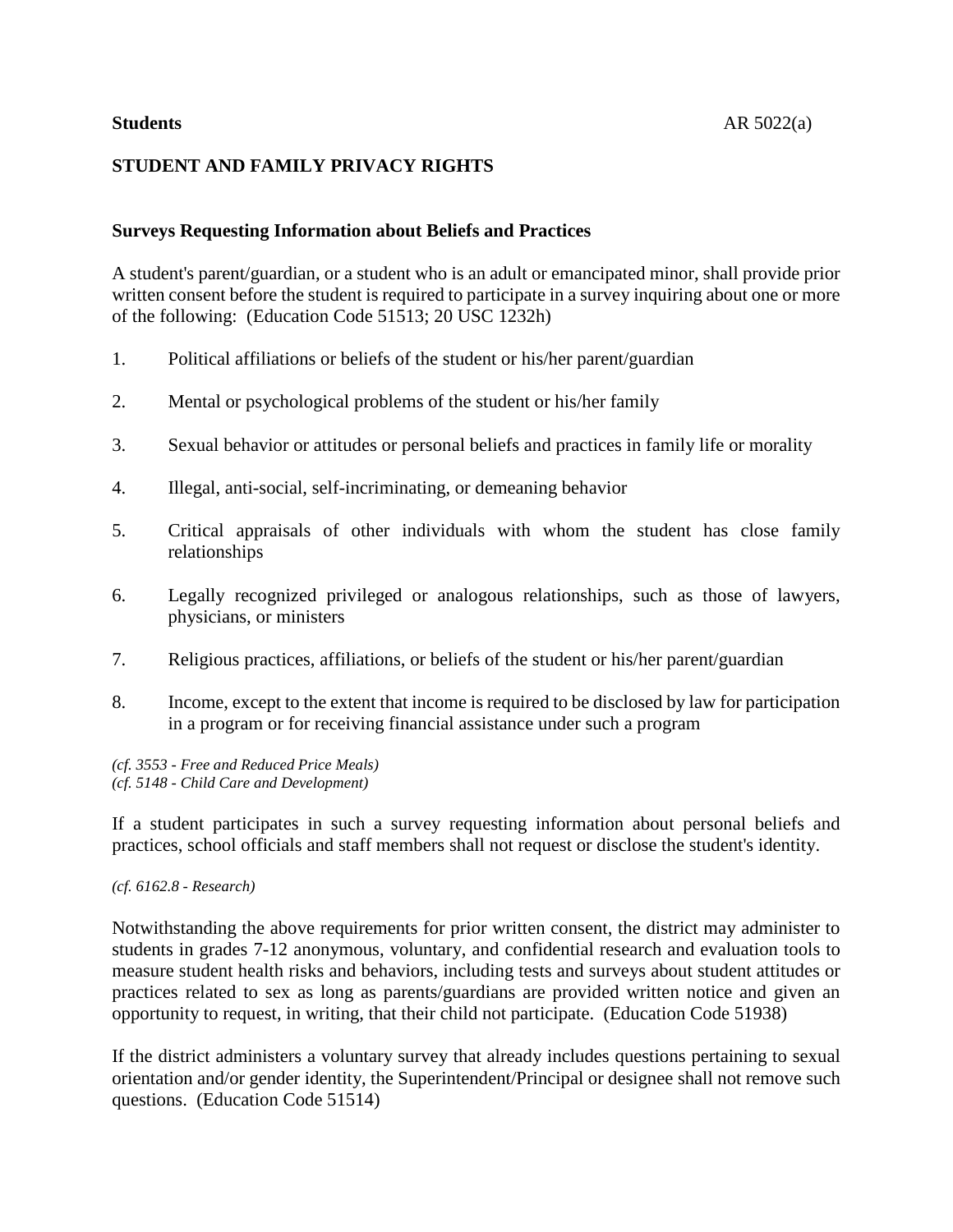# **STUDENT AND FAMILY PRIVACY RIGHTS** (continued)

# **Parent/Guardian Access to Surveys and Instructional Materials**

The parent/guardian of any district student, upon his/her request, shall have the right to inspect: (Education Code 51938; 20 USC 1232h)

- 1. A survey or other instrument to be administered or distributed to his/her child that either collects personal information for marketing or sale or requests information about beliefs and practices
- 2. Any instructional material to be used as part of his/her child's educational curriculum

## *(cf. 5020 - Parent Rights and Responsibilities)*

Within a reasonable period of time after receiving a parent/guardian's request, the principal or designee shall permit the parent/guardian to view the survey or other document he/she requested. A parent/guardian may view the document any time during normal business hours.

### *(cf. 1340 - Access to District Records)*

No student shall be subject to penalty for his/her parent/guardian's exercise of any of the rights stated above.

## **Health Examinations**

Authorized school officials may administer to any student any physical examination or screening permitted under California law. However, no student shall be subjected to a nonemergency, invasive physical examination without prior written notice to his/her parent/guardian, unless an applicable state law authorizes the student to provide consent without parent/guardian notification. (20 USC 1232h)

*Invasive physical examination* means any medical examination that involves the exposure of private body parts or any act during such examination that includes incision, insertion, or injection into the body, but does not include a properly authorized hearing, vision, or scoliosis screening. (20 USC 1232h)

*(cf. 5131.61 - Drug Testing) (cf. 5141.21 - Administering Medication and Monitoring Health Conditions) (cf. 5141.3 - Health Examinations) (cf. 5141.32 - Health Screening for School Entry) (cf. 5141.6 - School Health Services)*